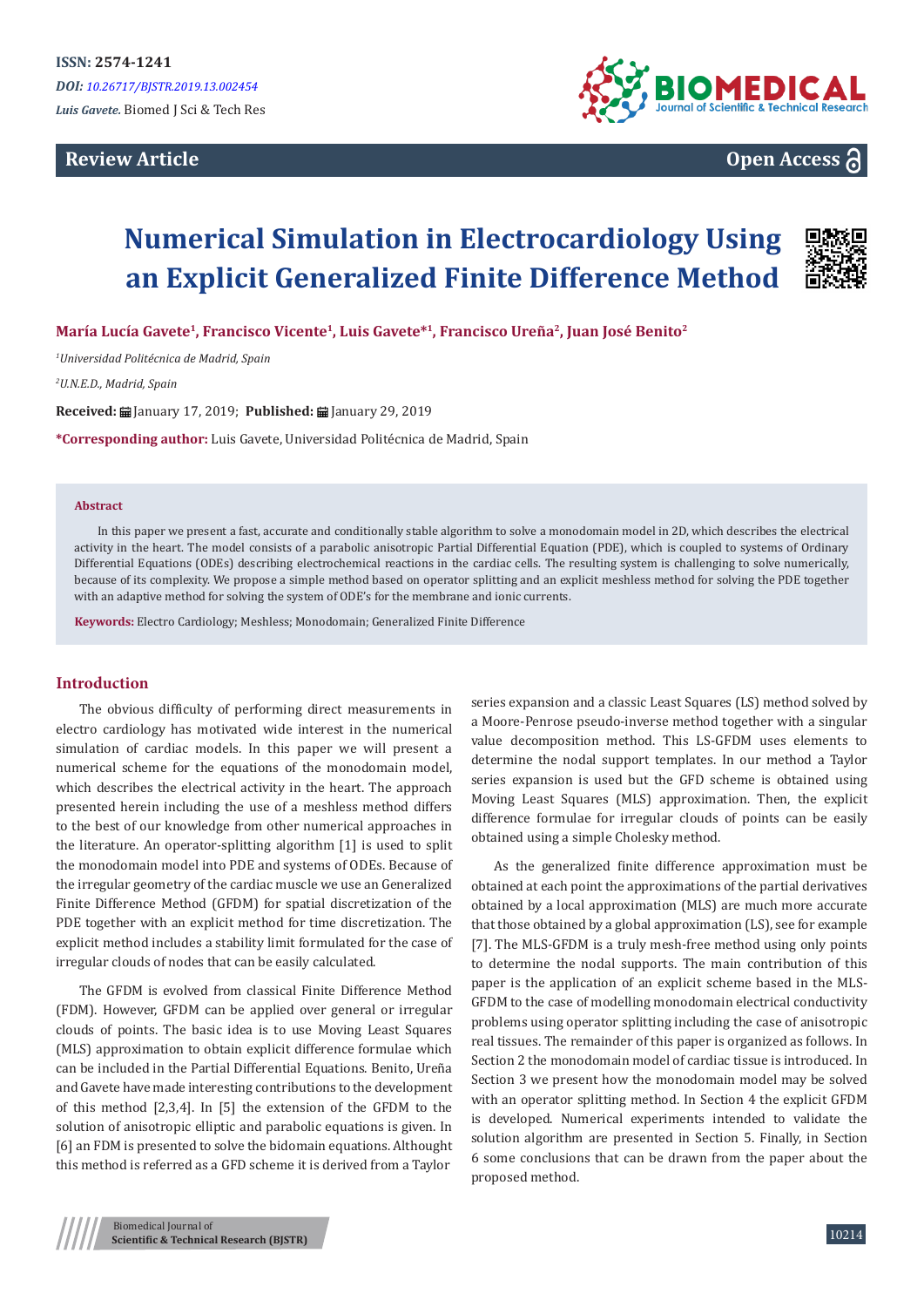#### **The Monodomain Model**

Mathematical models of cardiac electrophysiology consist of a system of Partial Differential Equations (PDEs), referred to as the bidomain model, coupled nonlinearly to a system of Ordinary Differential Equations (ODEs) modeling the membrane dynamics. Numerically, this system is challenging, and it is therefore common to seek possible simplifications. Simplifications can be derived either by reducing the complexity of the ODEs or the PDEs. The ODEs can be significantly simplified by using models of the cell membranes as model of FitzHugh-Nagumo type [8,9]. Furthermore, the bidomain model can be reduced from a system of two PDEs to a scalar PDE referred to as the monodomain model. An obvious advantage of monodomain models is their numerical efficiency: in some cases, monodomain models can be ten or more times faster for simulation of the same problem compared to bidomain models [10]. For simulation of wave propagation in the heart, monodomain models reproduce many of the phenomena that are observed experimentally and are thus an appropriate tool. Monodomain models are the focus of the present article.

The monodomain approach assumes that cardiac tissue behaves as an excitable medium, with diffusion and local excitation of membrane voltage. It provides the simplest description of action potential propagation defined by the PDE:

$$
\frac{\partial U}{\partial t} = -\frac{I_{ion} + I_{app}}{C} + \alpha \frac{\partial^2 U}{\partial x^2} + \beta \frac{\partial^2 U}{\partial x \partial y} + \gamma \frac{\partial^2 U}{\partial y^2}
$$
 in domain  $\Omega$  (1)

where  $α, β, γ$  are positive coefficients defining the conductivities of the anisotropic tensor [*D*] that describe the effective diffusion of voltage through the medium , *C* is membrane capacitance, U is local membrane potential, I<sub>ion</sub> is the total ionic current density (the flow of positive ions from inside to outside the cell through the membrane), and  $I_{\text{ann}}$  is any applied stimulus. Non-flux boundary conditions are used for two-dimensional tissue model simulations.  $I_{i_{\text{on}}}$  is a function of voltage *U*. Because of the fibrous structure of the heart muscle, the conductivity properties of the tissue are anisotropic. Typically, the conductivities in the direction along the muscle fibers will be higher than in the cross-fiber direction. Cardiac tissue anisotropy in monodomain models is given by the diffusion tensor [*D*] (related to conductivity by Eq. (2)), which can be found easily from the fiber direction and orientation of the sheet plane as was discussed for 2D in more detail in [5].

$$
[D] = \begin{pmatrix} \alpha & \beta/2 \\ \beta/2 & \gamma \end{pmatrix}
$$
 (2)

Monodomain models utilize zero flux boundary conditions, representing an isolated piece of cardiac tissue:

$$
\frac{\partial U}{\partial n} = 0 \quad \text{on } \partial \Omega \times [0, T] \tag{3}
$$

and impose initial conditions:

$$
U(x, y, 0) = U0(x, y)
$$
 (4)

**The splitting method** 

The general monodomain model can be expressed as a coupled system of a parabolic PDE and a system of ODE's for the evolution of the local gating variable, that is a reaction-diffusion equation. In

this paper we use an accurate Strang [1] splitting technique for a monodomain model, to separate the cell model ODEs from the PDE. The Strang splitting technique introduced in [11] will be used to separate the ODE system from the PDE, and the remaining PDE is discretized with an explicit GFD scheme. The algorithm has three steps:

Step 1) Use the result at time I as the initial condition to integrate the following PDE:

$$
\frac{\partial U}{\partial t} = \alpha \frac{\partial^2 U}{\partial x^2} + \beta \frac{\partial^2 U}{\partial x \partial y} + \gamma \frac{\partial^2 U}{\partial y^2}
$$
(5)

for a step length Dt/2 .

Step 2) Use the results of Step 1 as the initial condition to integrate the following ordinary differential equations (ODE's):

$$
\frac{\partial U}{\partial t} = -\frac{I_{ion} + I_{app}}{C} \tag{6}
$$

where *C* and  $I_{app}$  (*t*) are known In this Step, we integrate the cell model ODE's for a time step Dt by using a modified FitzHugh-Nagumo model [13], given by

$$
\frac{dU}{dt} = I_{ion} = e_1(U - a)(U - b)(c - U) - e_2(U - a)V + I_{app}
$$
\n
$$
\frac{dV}{dt} = d(U - a - V)
$$
\n(7)

where  $a,b,c,d,e_1,e_2,...$  are constants.

The time step for solving the cell model ODEs (7) using fourth order Runge-Kutta can then be made adaptive to integrate. This can result in significantly faster computations.

Step 3) Using the results of Step II as the initial condition, we again integrate the PDE

$$
\frac{\partial U}{\partial t} = \alpha \frac{\partial^2 U}{\partial x^2} + \beta \frac{\partial^2 U}{\partial x \partial y} + \gamma \frac{\partial^2 U}{\partial y^2}
$$
(8)

for a step length Dt/2. This step completes the integration and we obtain the result at t +Dt.

 In Step 2, we solve a set of ODE's for independent cells, while in Steps 1 and 3 we solve by an explicit GFDM the anisotropic diffusion equation. The advantage of the splitting method outlined above is that it allows us to integrate the ODE's in Step 2 adaptively, which can save a lot of computation time without losing accuracy.

#### **The Generalized Finite Difference Method**

The intention is to solve the parabolic anisotropic equation considered in steps 1 and 3

$$
\frac{\partial U}{\partial t} = \alpha \frac{\partial^2 U}{\partial x^2} + \beta \frac{\partial^2 U}{\partial x \partial y} + \gamma \frac{\partial^2 U}{\partial y^2} \quad \text{in } \Omega \tag{9}
$$

with initial conditions

$$
U(x, y, 0) = f(x, y) \text{ in } \Omega \tag{10}
$$

and boundary conditions

$$
\frac{\partial U}{\partial n} = 0 \quad in \quad \Gamma \tag{11}
$$

10215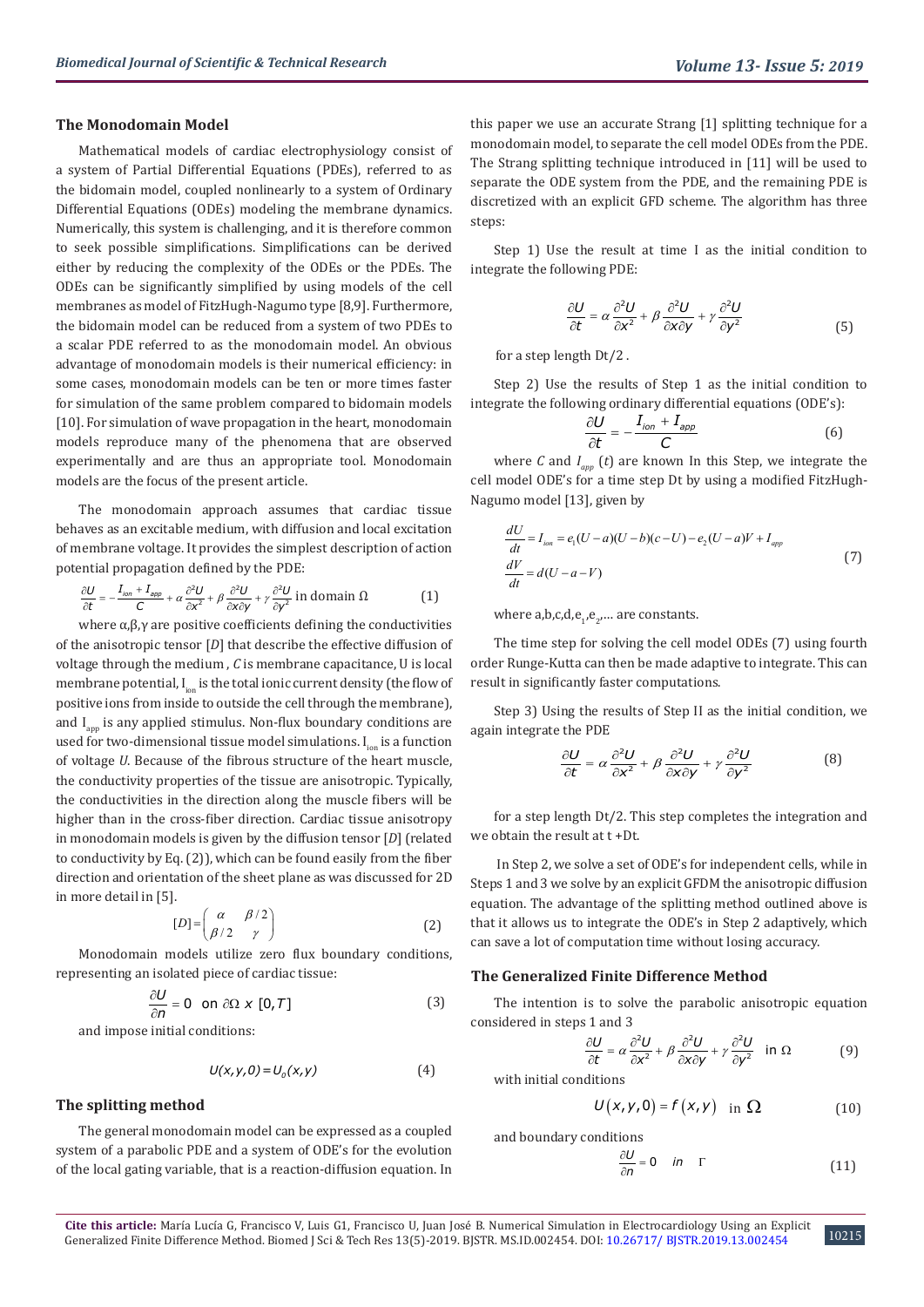where  $\Omega \subset \mathbb{R}^2$  with boundary  $\Gamma$ , being  $f(x,y)$  known function.

Firstly, an irregular cloud of points is generated in  $\Omega \cup \Gamma$ . On defining the central node with a set of nodes surrounding that node, the star then refers to a group of established nodes in relation to a central node. Each node in the domain is assigned an associated star. If  $U_{0}$  is the value of the function at the central node of the star and  $U_i$  are the function values at the rest of nodes, with  $i = 1,..., N$ , then, according to the Taylor series expansion in 2-D

$$
U_i=U_0+h_i\frac{\partial U_0}{\partial x}+k_i\frac{\partial U_0}{\partial y}+\frac{1}{2}\Biggl(h_i^2\frac{\partial^2 U_0}{\partial x^2}+k_i^2\frac{\partial^2 U_0}{\partial y^2}+2h_i k_i\frac{\partial^2 U_0}{\partial x\partial y}\Biggr)+... \qquad \textbf{(12)}
$$

where  $(x_o, y_o)$  are the coordinates of the central node,  $(x_{i}, y_{i})$  are the coordinates of the i<sup>th</sup> node in the star, and hi =  $x_i - x_0$ ,  $k_i = y_i - y_0$ . If in equation (12) are ignored the terms over the second order, an approximation of second order for the  ${\sf U}_{{\sf i}}$  function is obtained. This is indicated as  $u_i$ . It is then possible to define the function  $B_5(u)$  as

$$
\mathbf{B}_{s}(u) = \sum_{i=1}^{N} \left[ \begin{pmatrix} u_{0} - u_{i} + h_{i} \frac{\partial u_{0}}{\partial x} + k_{i} \frac{\partial u_{0}}{\partial y} + \frac{h_{i}^{2}}{2} \frac{\partial^{2} u_{0}}{\partial x^{2}} \\ + \frac{k_{i}^{2}}{2} \frac{\partial^{2} u_{0}}{\partial y^{2}} + h_{i} k_{i} \frac{\partial^{2} u_{0}}{\partial x \partial y} \end{pmatrix} w(h_{i}, k_{i}) \right]^{2}
$$
(13)

where w(hi, ki) are positive symmetrical weighting functions, having the property as defined in Lancaster and Salkaukas [7] that are functions decreasing monotically in magnitude as the distance to the center of the weighting function increases. If the norm (13) is minimized with respect to the partial derivatives, the following linear equation system is obtained:

$$
A_{5}Du_{5}=b_{5}
$$
 (14)

The vector  $Du_{\tau}$  is given, by:

$$
\mathbf{D}_{\mathbf{u5}} = \left\{ \frac{\partial \mathbf{u}_0}{\partial \mathbf{x}}, \frac{\partial \mathbf{u}_0}{\partial \mathbf{y}}, \frac{\partial^2 \mathbf{u}_0}{\partial \mathbf{x}^2}, \frac{\partial^2 \mathbf{u}_0}{\partial \mathbf{y}^2}, \frac{\partial^2 \mathbf{u}_0}{\partial \mathbf{x} \partial \mathbf{y}} \right\}^{\text{T}}
$$
(15)

From the previously obtained system (14) and by the fact that the matrix of coefficients  $A_5$  is symmetrical, it is possible to use the Cholesky method to solve the system. The aim is to obtain the decomposition in upper and lower triangular matrices:

$$
\mathbf{A}_{5} = \mathbf{L}_{5} \mathbf{L}_{5}^{\mathrm{T}}
$$
 (16)

The coefficients of the matrix  $L_{\epsilon}$ , are denoted by  $l(i,j)$ .

On solving the system (14), the explicit difference formulae for the partial derivatives (15) are obtained. A description of the method is given in [5]. On including the explicit expressions for the values of the partial derivatives in the right part of equations (5) or (8), the approximation equation of each point 0 taken as central node of a star is obtained:

$$
\left[\alpha \frac{\partial^2 U}{\partial x^2} + \beta \frac{\partial^2 U}{\partial x \partial y} + \gamma \frac{\partial^2 U}{\partial y^2}\right]_0 \approx -m_0 u_0 + \sum_{j=1}^N m_j u_j \tag{17}
$$

In equations (5) or (8), the first derivative of U with respect to time is approached using the explicit method by the forward difference formula

$$
\frac{\partial U}{\partial t} = \frac{u_0^{n+1} - u_0^n}{\Delta t} \tag{18}
$$

and the spatial derivatives

$$
\frac{\partial^2 U}{\partial x^2}=-a_0u_0^n+\sum_{j=1}^Na_ju_j^n;\frac{\partial^2 U}{\partial x\partial y}=-b_0u_0^n+\sum_{j=1}^Nb_ju_j^n;\frac{\partial^2 U}{\partial y^2}=-c_0u_0^n+\sum_{j=1}^Nc_ju_j^n\ \ \big(19\big)
$$

Substituting (18) and (19) into (9), we obtain

$$
\frac{u_0^{n+1} - u_0^n}{\Delta t} = -m_0 u_0^n + \sum_{j=1}^N m_j u_j^n \tag{20}
$$

where

$$
m_{0} = \alpha a_{0} + \beta b_{0} + \gamma c_{0}; m_{j} = \alpha a_{j} + \beta b_{j} + \gamma c_{j}
$$

with

$$
\mathbf{m}_0 = \sum_{j=1}^N \mathbf{m}_j \tag{21}
$$

The equation (20) can be written as

$$
u_0^{n+1} = u_0^n (1 - m_0 \Delta t) + \Delta t \left( \sum_{i=1}^N m_i u_i^n \right)
$$
 (22)

The explicit expression (22) relates the value of the function at the central node of the star, in time, with the values of the functions in the nodes of the star, for a time, multiplied by specific coefficients. This then indicates that by way of the so-called explicit method, the value of the function in a time is a weighting sum of the values of the function in the star for a time. For an explicit finite difference solution to the parabolic anisotropic PDE (9) a harmonic decomposition is made of the approximate solution at grid points at a given time level. Then, by following the von Neumann idea for stability analysis, using [12] we arrive to the following condition:

$$
0 < \Delta t < \frac{4/5}{|m_0|} \tag{23}
$$

This stability condition must be accomplished for each one of the points of the domain and depends of the irregularity of the clouds of nodes used.

## **Numerical results**

The operator splitting reduces the solution of the monodomain model to solving an anisotropic parabolic PDE and nonlinear systems of ODEs. To solve the nonlinear ODE systems, we apply Runge-Kutta (RK) schemes and the FitzHugh-Nagumo model. We need to solve a system of coupled ODE's and a PDE with non-flux boundary conditions. The ODE's solver uses local time adaptivity, allowing them to adjust the time-step. Normally, the ODE solver will take just one step for each step of the operator splitting algorithm, but in areas with rapid variations several ODE solver steps may be used in each step of the operator splitting. Let's implement the above algorithm for cardiac tissue conduction of the two-dimensional case. The ionic current and membrane model is determined by the modified FitzHugh-Nagumo membrane kinetics (7), with a = -85, b = -68.75, c= 40, d = 0.013,  $e_1$  = 0.26/(125<sup>2</sup>), and  $e_2$  = 0.1/125. The units for U and V are mV. The spatial domain for our model is a bounded open  $\Omega \subset \mathbf{R}^2$  with a piecewise smooth boundary  $\partial \Omega$ with homogeneous Neumann boundary conditions.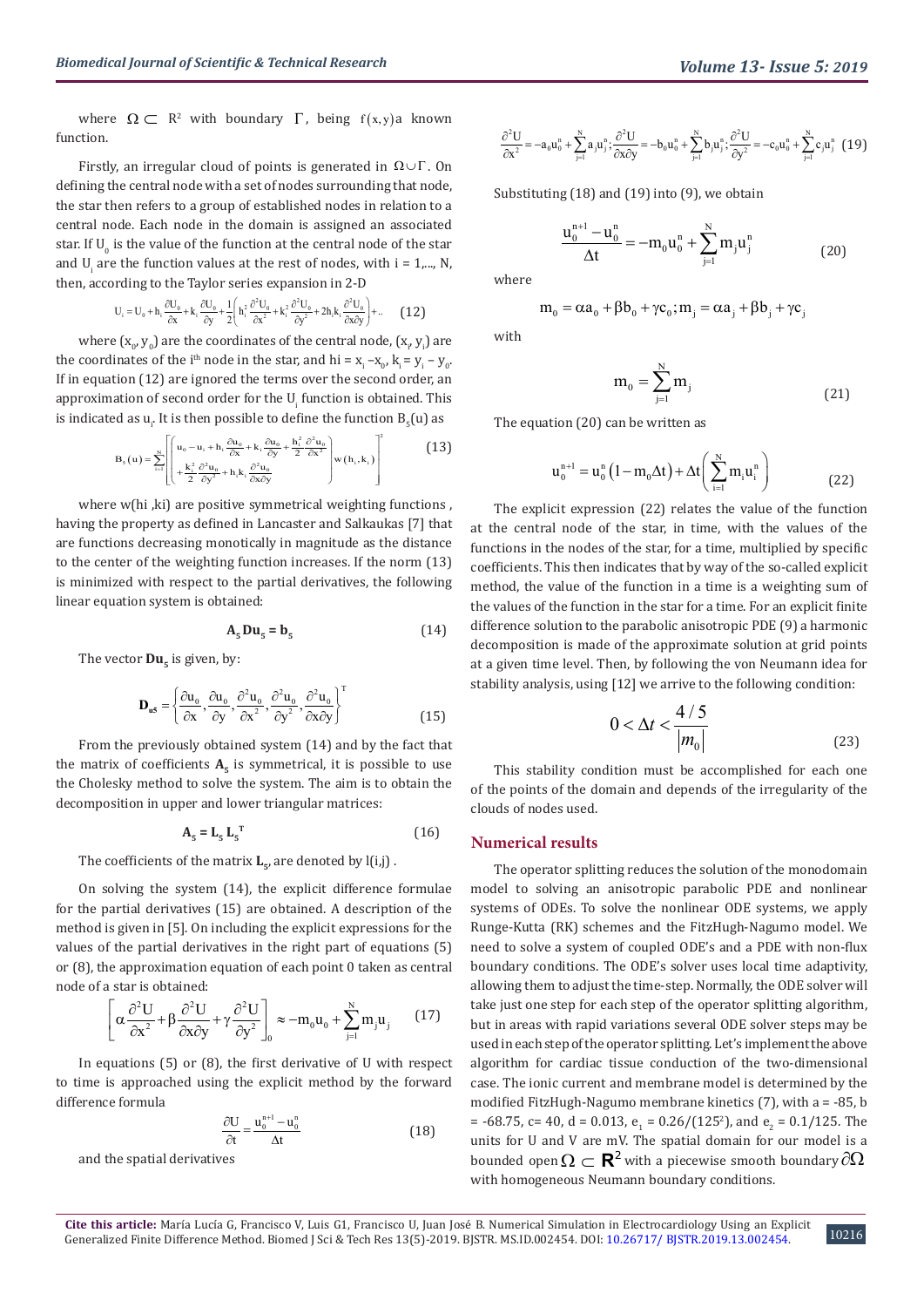This represents a two-dimensional slice of the cardiac muscle regarded as an anisotropic continuous media. We consider the case of the irregular model with 289 nodes given in Figure 1, corresponding to anisotropic material with conductivities of 0.5 and 0.1 in the fiber and cross-fiber directions respectively with a fiber angle of 45º. For the GFD explicit method, the time step used is small and the unknown variables values do not change substantially from one-time step to the next. The time-step used for the operator splitting and the GFD method has been taken according with the stability condition given previously in (23), and the Runge-Kutta methods used for the ODEs apply from 1 to 50 internal time-steps within each global step. In the monodomain equation (1) the membrane capacitance  $C = 1$ . The tissue was stimulated during time steps from 10 to 20 with a current simulation  $I_{app} = 62.5$  mA at different points of the tissue. Two different cases have been considered in the first one an stimulus is applied in  $(x_o, y_o) = (0.68$ cm, 0.83 cm) in the center of Figure 1. The experiment in this paper was run during 60-time steps.

The output data from computer simulation can be used for further study on is potential contour lines. The iso-potentials of the numerical simulation of the first case within the domain after 20- and 60-time steps are shown in Figures 1 & 2. In the second case two stimulation points (x=0.39cm, y=0.35cm), (x=0.98cm, y=1.31cm) are considered with a current simulation  $I_{\text{an}}$  =62.5 mA. In Figure 3 it is shown the location of the two stimulation points. The iso-potentials of the numerical simulation of the second case case within the domain after 20- and 60-time steps are shown in Figures 3 & 4.



**Figure 1:** Iso-potentials of U for the model with a fiber angle of 45º after 20-time steps.

As it is shown in the Figures 1-4 an irregular cloud of nodes is used showing the possibilities of the meshless GFDM in the modelling the monodomain equation throughout the tissue. From Figures 1-4 we clearly notice the anisotropic orientation of the fibers. The fiber angle has a great influence in the electrical propagation of the stimulus. It is easy to see there are notable changes between the two cases considered depending or the location and number of stimulation points considered.



**Figure 2:** : Iso-potentials of U for the model with a fiber angle of 45º after 60-time steps.



**Figure 3:** : Iso-potentials of U for the model with a fiber angle of 45º after 20-time steps.



**Figure 4:** : Iso-potentials of U for the model with a fiber angle of 45º after 60-time steps.

## **Conclusion**

In this paper we have presented a generalized finite difference method for solving monodomain equation in anisotropic medium

10217